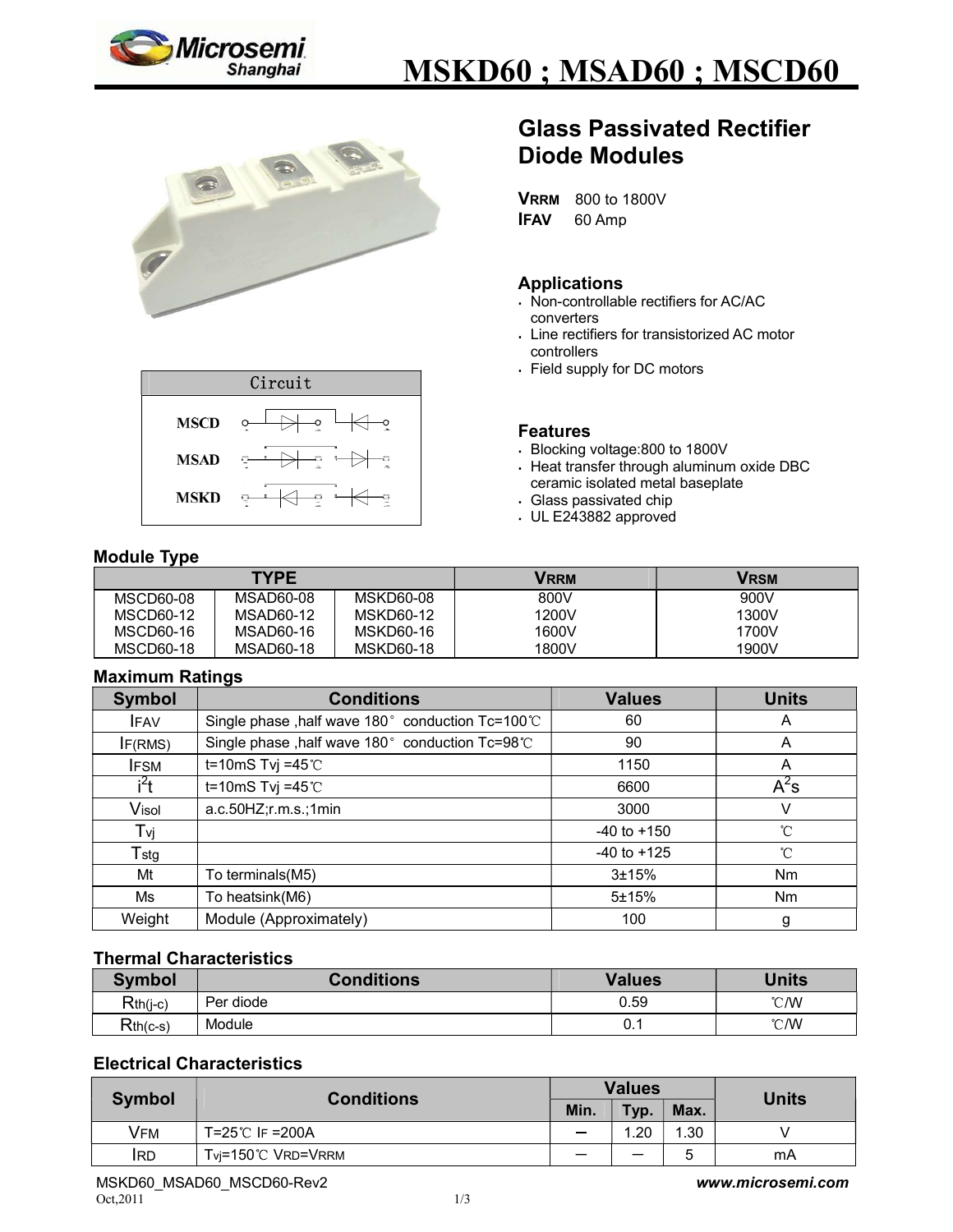

# **MSKD60 ; MSAD60 ; MSCD60**

## **Performance Curves**









**Fig1. Power dissipation Fig2.Forward Current Derating Curve** 



Fig3. Transient thermal impedance **Fig4. Max Non-Repetitive Forward Surge Current**